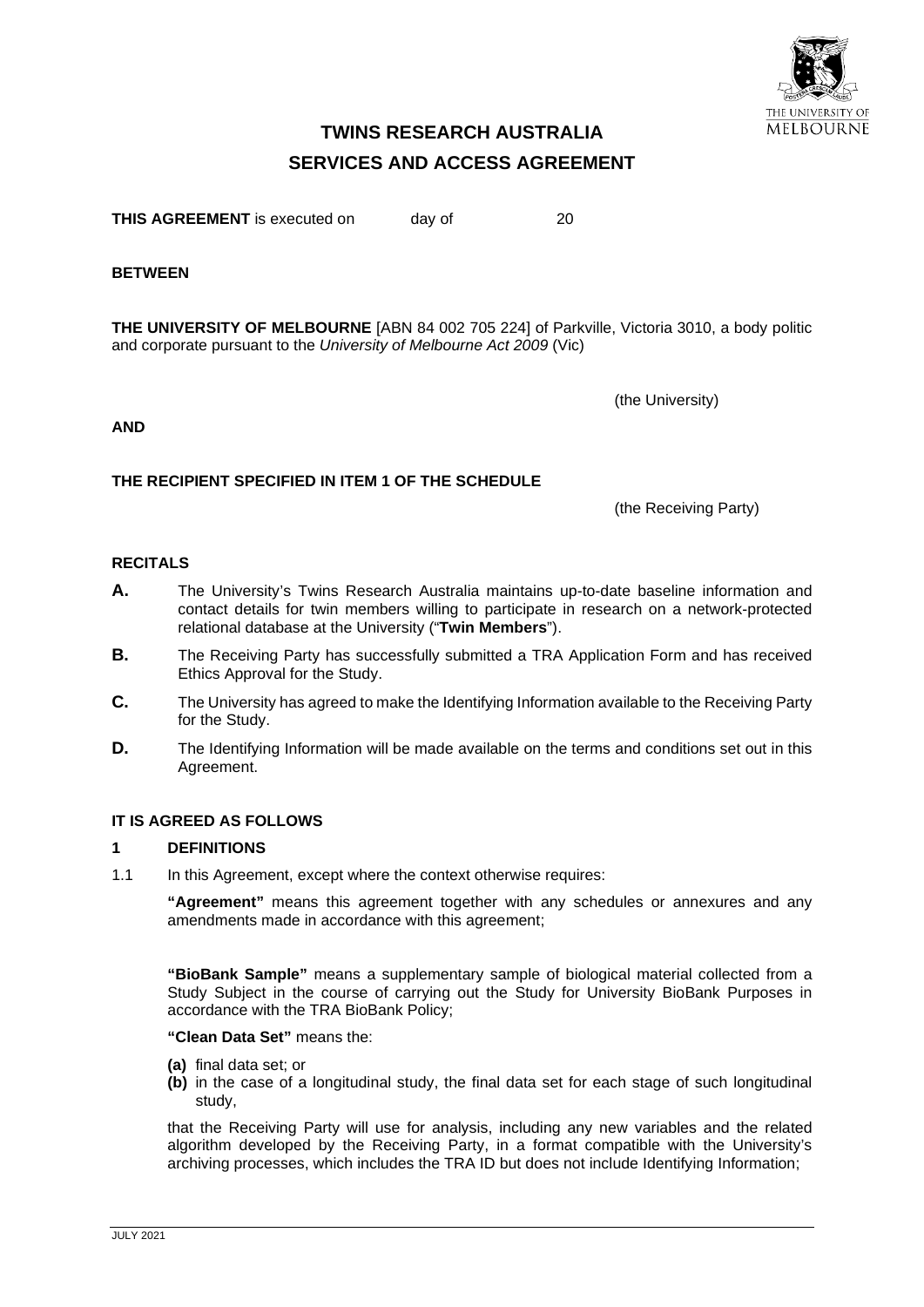**"Commencement Date"** means the date on which the agreement is signed by the last party that signs;

**"Completion Date"** means the completion date described in Item 3 of the Schedule or such other date agreed by the Parties in writing;

**"Confidential Information"** of a Party (**Disclosing Party**) means and includes all unpatented inventions, ideas, know-how, concepts, trade secrets, processes, techniques, software, products and all other unregistered or unpatented intellectual property, financial and business information and all other commercially valuable information of the Disclosing Party, in any form, which is by its nature confidential or which is designated by the Disclosing Party as confidential to it and, in the case of the University, includes the Identifying Information. Confidential Information excludes or, as the case requires, ceases to include, information that is or becomes:

- (a) after the date of its disclosure by the Disclosing Party to the other Party (**Recipient**), properly available to the Recipient from a third party having no obligation of confidentiality to the Disclosing Party;
- (b) at the date of its disclosure by the Disclosing Party to the Recipient, already properly in the possession of the Recipient in written form otherwise than by prior confidential disclosure from the Disclosing Party;
- (c) available to the public other than as a result of a breach of confidentiality by the Recipient or its permitted discloses; or
- (d) demonstrated by the Recipient to be independently developed by an employee or agent of the Recipient having no knowledge of such information the subject of the disclosure.

**"Data Access Policy"** means TRA's "*Policy for curation of and access to data collected on TRA members"*, as published on the TRA website and updated from time to time;

**"Ethics Approval"** means the approval by the Responsible HREC of the Study protocol;

**"Estimate Fee"** means an indicative estimate of the total amount of Fees payable by the Receiving Party as set out in Item 7 of the Schedule;

**"Fees"** means the fees payable by the Receiving Party under this Agreement;

**"Guidelines"** means the "*Working with TRA*" guidelines prepared by the University, as may be updated from time to time and posted on the TRA website;

**"Identifying Information"** means any information that enables a Participant to be identified in relation to:

- **(a)** particular components of Study Data;
- **(b)** particular components of a Clean Data Set;
- **(c)** Personal or Health Information; or
- **(d)** their TRA ID;

**"Participants"** means the Twin Members who, through the process approved by the University's Human Research Ethics Committee, have given permission to TRA to disclose certain Personal or Health Information to the Receiving Party;

**"Parties"** means the parties to this Agreement and their respective successors and permitted assigns, and Party means any one of them;

**"Personal or Health Information"** means personal information as defined in the *Privacy and Data Protection Act 2014 (Victoria)* or health information as defined in the *Health Records Acts 2001 (Victoria)*;

**"PLS"** means the plain language statement for the Study;

**"Privacy Acts"** means the *Privacy and Data Protection Act 2014 (Victoria)* and the *Health Records Act 2001 (Victoria)*;

**"Researcher"** means the member of the Receiving Party who has requested the Identifying Information and named at Item 2 of the Schedule;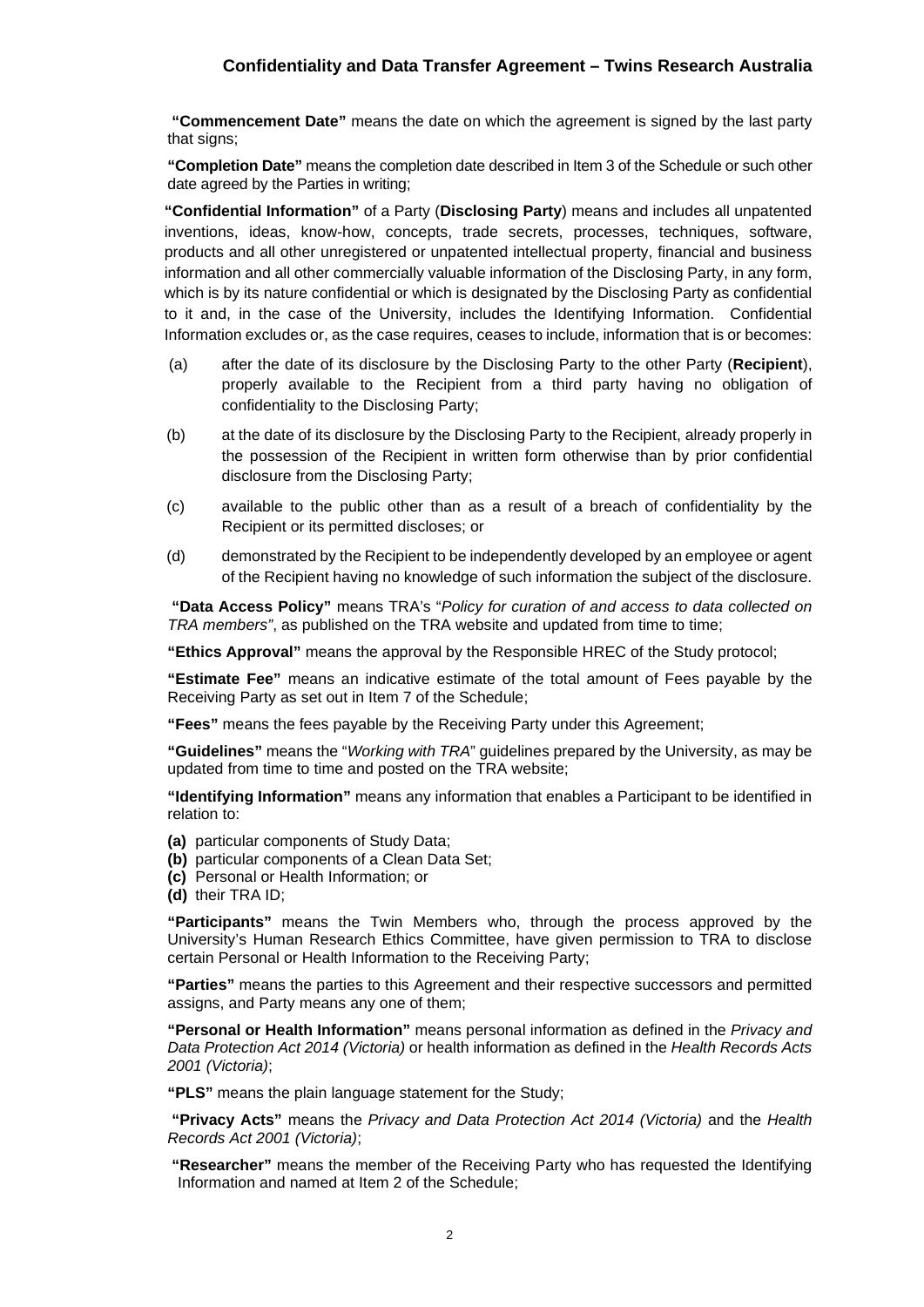**"Receiving Party"** means the Party identified as the Receiving Party at Item 1 of the Schedule and includes its respective successors and permitted assigns;

**"Responsible HREC"** means the human research and ethics committee described in Item of 6 the Schedule;

**"Study"** means the study described in Item 5 of the Schedule;

"**Study Data**" means study data and results from samples generated from tests and measures conducted within the Study, which may include the TRA ID but does not include Identifying Information;

**"Study Subject**" means a person recruited to participate in the Study (who may be a Participant):

"**Term"** means the term of this Agreement as described in clause 2;

**"TRA Application Form"** means the detailed plan of the Study and the request to TRA for access to potential Identifying Information, as attached to this Agreement at Annexure A;

**"TRA Biobank Policy"** means TRA's "*Policy for collection and use of bio specimens from members of TRA"*, as published on the TRA website and updated from time to time;

**"TRA ID"** means the unique identification number provided to the Receiving Party by the University upon provision of the Identifying Information;

**"Twins Research Australia"** or **"TRA"** means the not-for-profit volunteer registry set up to facilitate and support medical and scientific studies involving the participation of twins and/or their relatives which is administered and run out of the University;

and

#### **"University Purposes"** means:

- (a) to use Study Data and TRA ID confidentially to enhance the TRA's information about individual Participants but not to make such information available to third parties without the prior consent of Participants; and
- (b) to make de-identified Study Data available to third party Researchers in accordance with the Data Access Policy and the terms of a data access agreement between the University and the third party researcher.

**"University BioBank Purposes"** means long-term storage and future use for ethically approved research purposes.

#### **2 TERM**

This Agreement commences on the Commencement Date and remains in force until the Completion Date unless otherwise terminated by the University in accordance with clause 12.

## **3 PAYMENT OF FEES**

- 3.1 Subject to payment of the Fee and compliance with this Agreement, TRA agrees to solicit Twin Members to participate in the Study until:
	- (a) the Term expires; or
	- (b) the Receiving Party directs TRA to cease solicitation activities,

whichever occurs sooner.

- 3.2 The Receiving Party understands and acknowledges that for the reasons set out at clause 10.3, the Estimate Fee is only an indicative estimate and that Fees will be invoiced by the University in accordance with clause 3.3 below.
- 3.3 The Receiving Party acknowledges that the University's billing cycle occurs twice a year on the 30th June and 31st December of every calendar year ("**Billing Date**"). The University will provide an invoice to the Receiving Party for Fees payable for the provision of Identifying Information in the 6 month period ending on the most recent Billing Date within 30 days of that Billing Date, unless the Receiving Party and the University have agreed that the Fee will be paid on an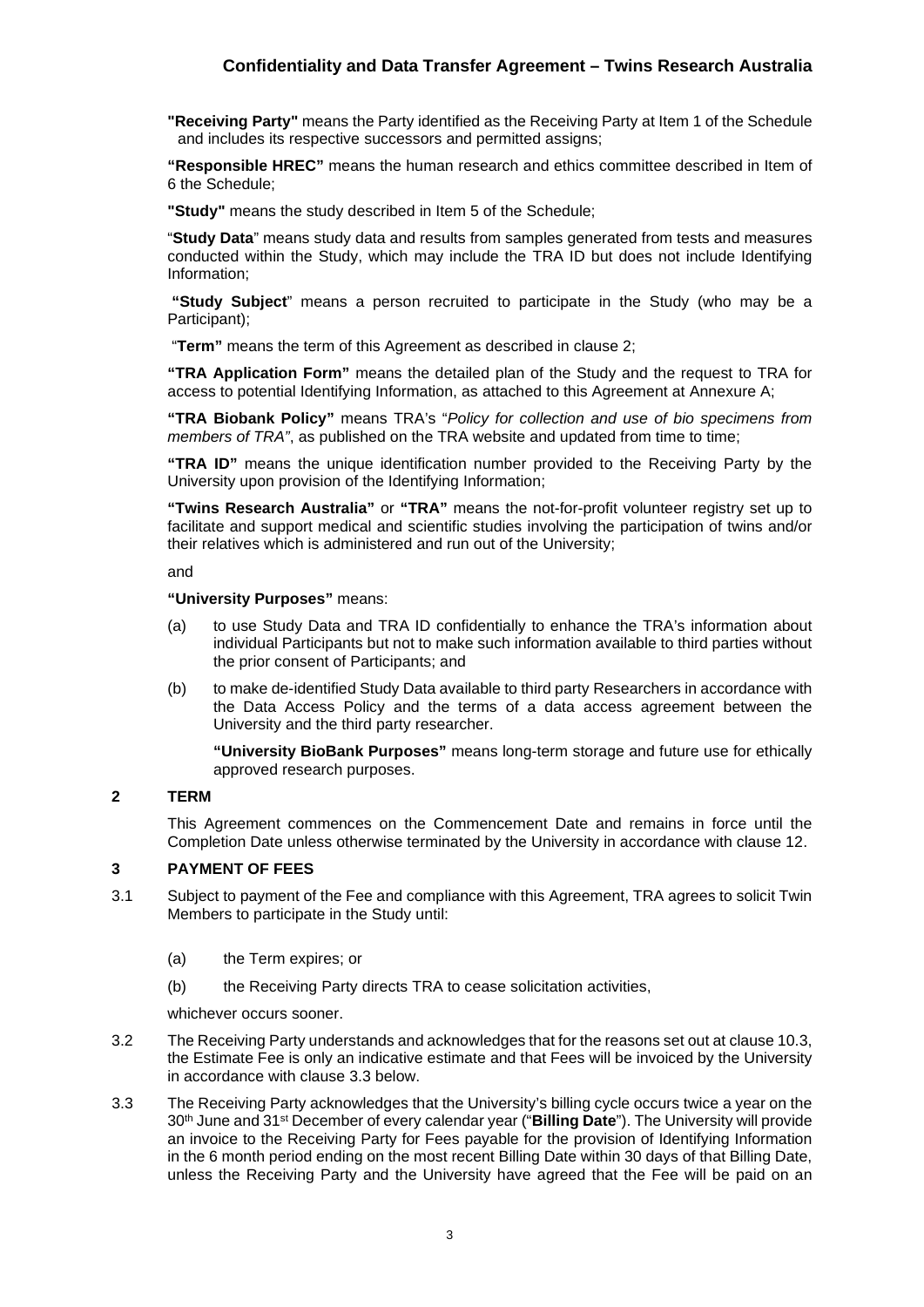upfront basis.

3.4 The Receiving Party must pay the relevant Fees within 30 days of receipt of the invoice for the relevant Fees.

#### **4 USE OF THE IDENTIFYING INFORMATION, STUDY DATA AND RESULTS**

- 4.1 Subject always to clause 4.2, the Receiving Party agrees to act in accordance with the Guidelines and Data Access Policy when using the Identifying Information.
- 4.2 If there is any inconsistency between:
	- (a) the terms and conditions in the body of this Agreement;
	- (b) the Guidelines; and
	- (c) the Data Access Policy;

the documents will prevail in the order listed from (a) to (c) above to the extent of any inconsistency.

- 4.3 The Identifying Information may only be used to contact the Participants:
	- (a) for the Study; and
	- (b) in accordance with this Agreement; and
	- (c) in accordance with the Guidelines.
	- 4.4 The Identifying Information will not be provided to the Receiving Party until the University has received a copy of the relevant ethics application approved by the Responsible HREC and the final Ethics Approval (including the project number) from the Receiving Party.
	- 4.5 The Identifying Information must be used in a manner that is consistent with the Ethics Approval submitted to the University pursuant to clause 4.4.
	- 4.6 The Receiving Party must at all times:
		- (a) store the Identifying Information separately from the Study Data and Clean Data Set; and
		- (b) ensure that the TRA ID is attached to each component of the Study Data and Clean Data Set.
- 4.7 The Receiving Party must not, under any circumstances:
	- (a) re-use the Identifying Information to contact the Participants for any activity outside the scope of the Study, even if the activity is an extension of the Study; or
	- (b) use the Study Data or results for market research or for purposes other than health, social and medical research; or
	- (c) use the Identifying Information for any other purposes except as permitted under this Agreement.
- 4.8 Subject to this clause, the Receiving Party is free to conduct sub-studies using the Study Data if those sub-studies do not use the Identifying Information. In the event that the Receiving Party conducts such sub-studies, the Receiving Party must:
	- (a) promptly inform the University of any such sub-studies utilising the Study Data (as an extension of the original TRA Application or any secondary analysis of the Study Data that may be required); and
	- (b) provide the University with all reasonable information in relation to a matter notified pursuant to clause 4.8(a) at the University's request.

#### **5 PRIVACY AND PERSONAL INFORMATION**

5.1 Regardless of any other provisions contained in this Agreement, the Receiving Party must not disclose any Personal or Health information other than to the University in accordance with clauses 7.2 and 8 of this Agreement.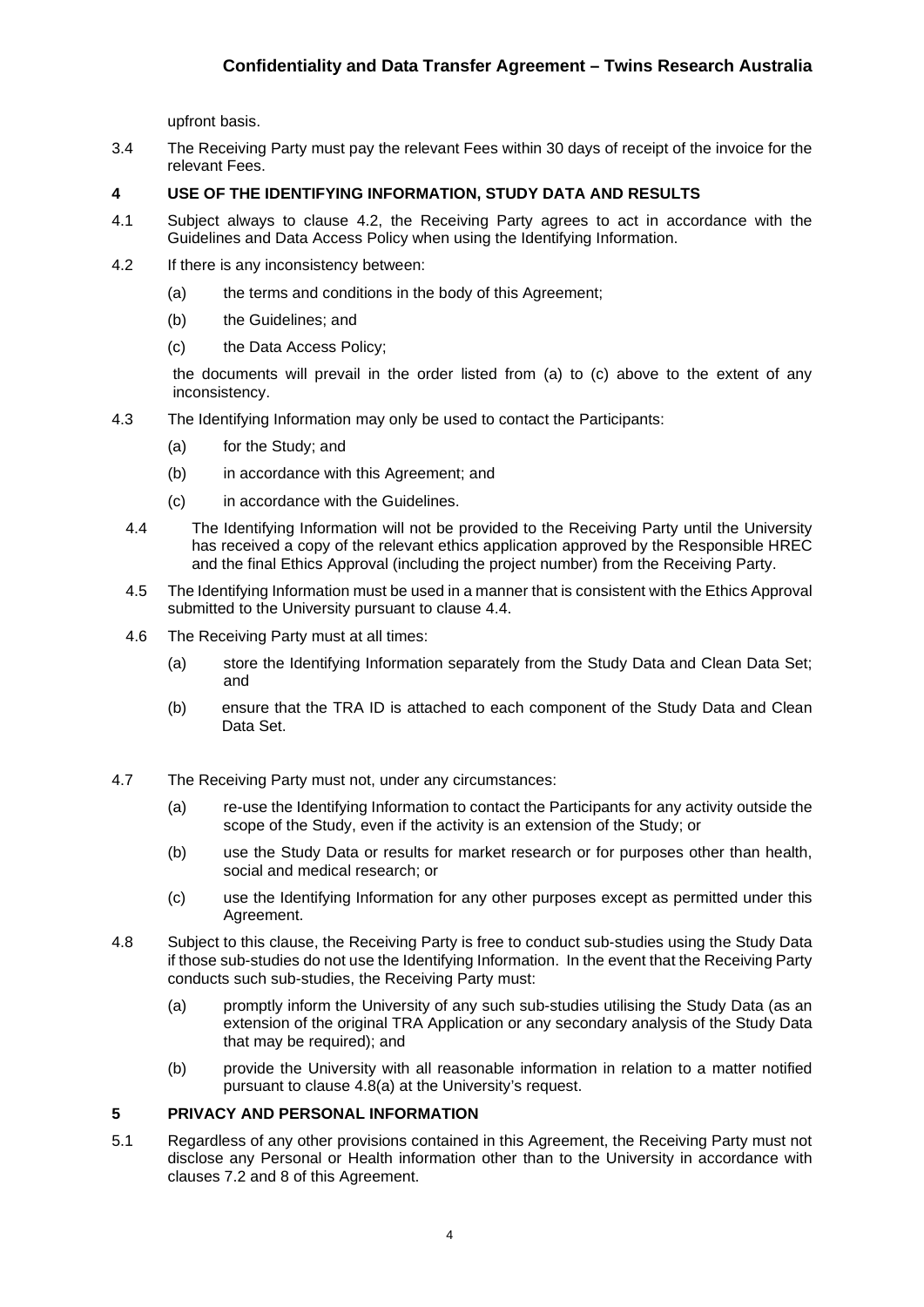5.2 The Receiving Party agrees to comply with the Privacy Acts, any approved privacy codes and with the University's privacy policy and guidelines as amended from time to time in respect of any Personal or Health Information held by the University which the Receiving Party becomes aware of or has access to in connection with this Agreement and any Personal or Health Information collected, held, managed, used, disclosed or transferred by the Receiving Party in connection with this Agreement. The University's privacy policy can be located at:

<http://www.unimelb.edu.au/unisec/privacy>

5.3 The Receiving Party must report immediately to the University any use or disclosure of the Identifying Information or any Personal or Health Information other than as permitted by this Agreement, and will take all reasonable steps to mitigate the effects of such improper use or disclosure, cooperating with all reasonable requests by the University towards that end.

## **6. CONFIDENTIALITY OBLIGATIONS**

- 6.1 In respect of the Identifying Information specifically, the Receiving Party must:
	- (a) not disclose the Identifying Information nor permit third parties who are not named in the original approved TRA Application Form attached as Annexure 1 to this Agreement to use the Identifying Information;
	- (b) within the Receiving Party, restrict access to the Identifying Information to the minimum number of individuals necessary to complete the Study;
	- (c) establish and maintain the appropriate administrative, technical, and physical safeguards to protect the confidentiality of the Identifying Information and to prevent unauthorised use or access to the Identifying Information;
	- (d) not release any Study Data or other findings or information derived from the Identifying Information if this contains any combination of data elements that might allow for identification or the deduction of a Participant's identity, other than to the University in accordance with clauses 7.2 and 8 of this Agreement; and
	- (e) subject any Study Data, findings or manuscripts proposed for public release (e.g., abstracts, presentations, publications) to a stringent review to assure that Identifying Information confidentiality is maintained and that individual study Participants cannot be identified.
- 6.2 In respect of all Confidential Information generally, the Recipient must:
	- (a) keep all Confidential Information confidential;
	- (b) not use Confidential Information in any way which would be harmful to the best interests of the Disclosing Party;
	- (c) immediately notify the University in the event of any disclosure which is strictly required by law;
	- (d) not use any Confidential Information in any way other than for the Study or as otherwise contemplated by this Agreement without the prior written permission of the Disclosing Party; and
	- (e) ensure that all employees or agents to whom Confidential Information is disclosed are legally bound to keep the Confidential Information confidential and not to use the Confidential Information except as permitted under this Agreement.

## **7. DOCUMENTATION AND AUDITING**

- 7.1 The Receiving Party agrees to provide to the University:
	- (a) a copy of the PLS before the Receiving Party first starts recruiting subjects (including any Participants) for the Study; and
	- (b) a copy of any proposed revised PLS at the time the proposed revised PLS is submitted for approval by the Responsible HREC; and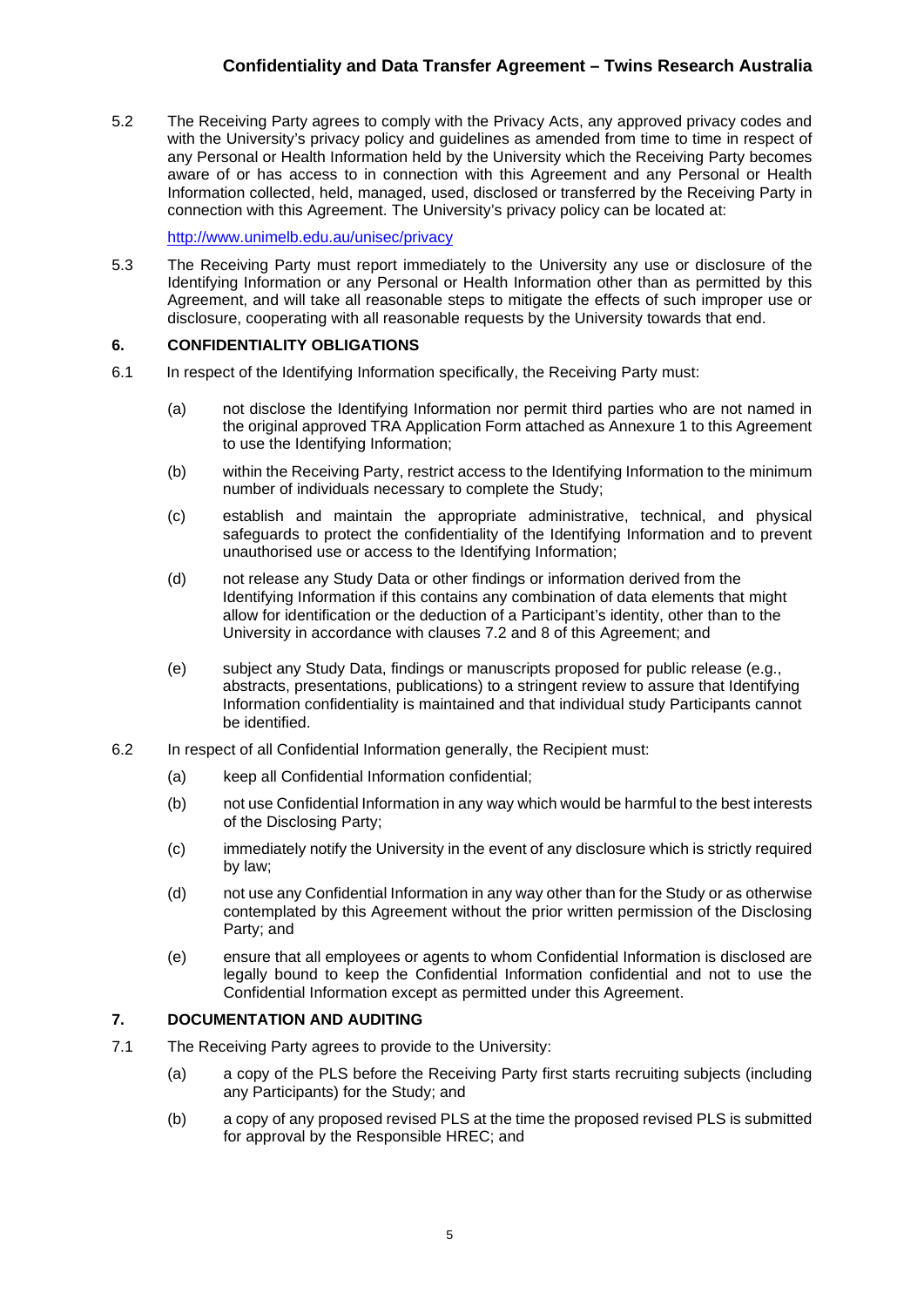- (c) a copy of the form of any consent form to be signed by any Study Subject upon such form being approved by the Responsible HREC, including any revised consent forms approved by the Responsible HREC.
- 7.2 The Receiving Party agrees that the University is entitled to, at reasonable times and subject to the provision of reasonable prior notice by the University, access and make copies of each consent form signed by a Study Subject, for purposes associated with this Agreement or any review of the Receiving Party's compliance with this Agreement.

## **8 UPDATING THE REGISTRY, DATA ARCHIVING AND BIOBANKING**

- 8.1 The Receiving Party acknowledges that the TRA database is maintained as a valuable resource to the research community. In accordance with clause 8.4 (a), the Receiving Party therefore agrees to ask Participants to consent to:
	- (a) all zygosity results collected for the Study to be provided to TRA by the Receiving Party;
	- (b) any updates to contact details or information of the Participants gathered during the period of the Study be provided to TRA by the Receiving Party;
	- (c) all information contained on the Clean Dataset to be provided to TRA by the Receiving Party.
- 8.2 Subject to Participant consent being obtained by the Receiving Party pursuant to clause 8.1, the Receiving Party agrees to provide to the University within 30 days of the information becoming available:
	- (a) all zygosity results collected for the Study with the relevant TRA ID, to be added to the TRA database;
	- (b) any updates to contact details or information of the Participants gathered during the period of the Study with the relevant TRA ID; and
	- (c) all information contained on the Clean Dataset to be provided to TRA by the Receiving Party.
- 8.3 If the Receiving Party identifies any twin pairs as part of their Study who are not existing Twin Members of TRA, the Receiving Party agrees to inform the twin pairs about the TRA facility and provide them with TRA's contact details within 30 days of becoming aware of this information. Registration forms to register with TRA are available from the TRA coordinator.
- 8.4 The Receiving Party agrees to:
	- (a) provide each Study Subject with a PLS and use reasonable endeavours to obtain informed consents from each Study Subject relating to use of the Clean Data Set, TRA ID and Identifying Information for University Purposes and use of the Biobank Samples for University BioBank Purposes in the form:
		- (i) provided by the University**; or**
		- (ii) approved by the University; and
	- (b) provide the University with the originals of the consents referred to in clause  $8.4(a)$  or, where the consents are obtained online, appropriate evidence of such consents; and
	- (c) in relation to data contained within the Clean Data Set for which consents have been obtained pursuant to clause 8.4(a), provide the University with a copy of such data (including relevant TRA ID) and grants the University a perpetual, irrevocable, nonexclusive, worldwide, royalty free, paid-up licence to use, adapt, reproduce, communicate and modify the Clean Data Set, including the right to grant sub- licences, for the University Purposes.
	- 8.5 Where the Study involves the collection of biological samples, and the Study Subject signs an appropriate consent in accordance with clause 8.4(a), the Receiving Party agrees to:
		- (a) collect a BioBank Sample from each consenting Study Subject;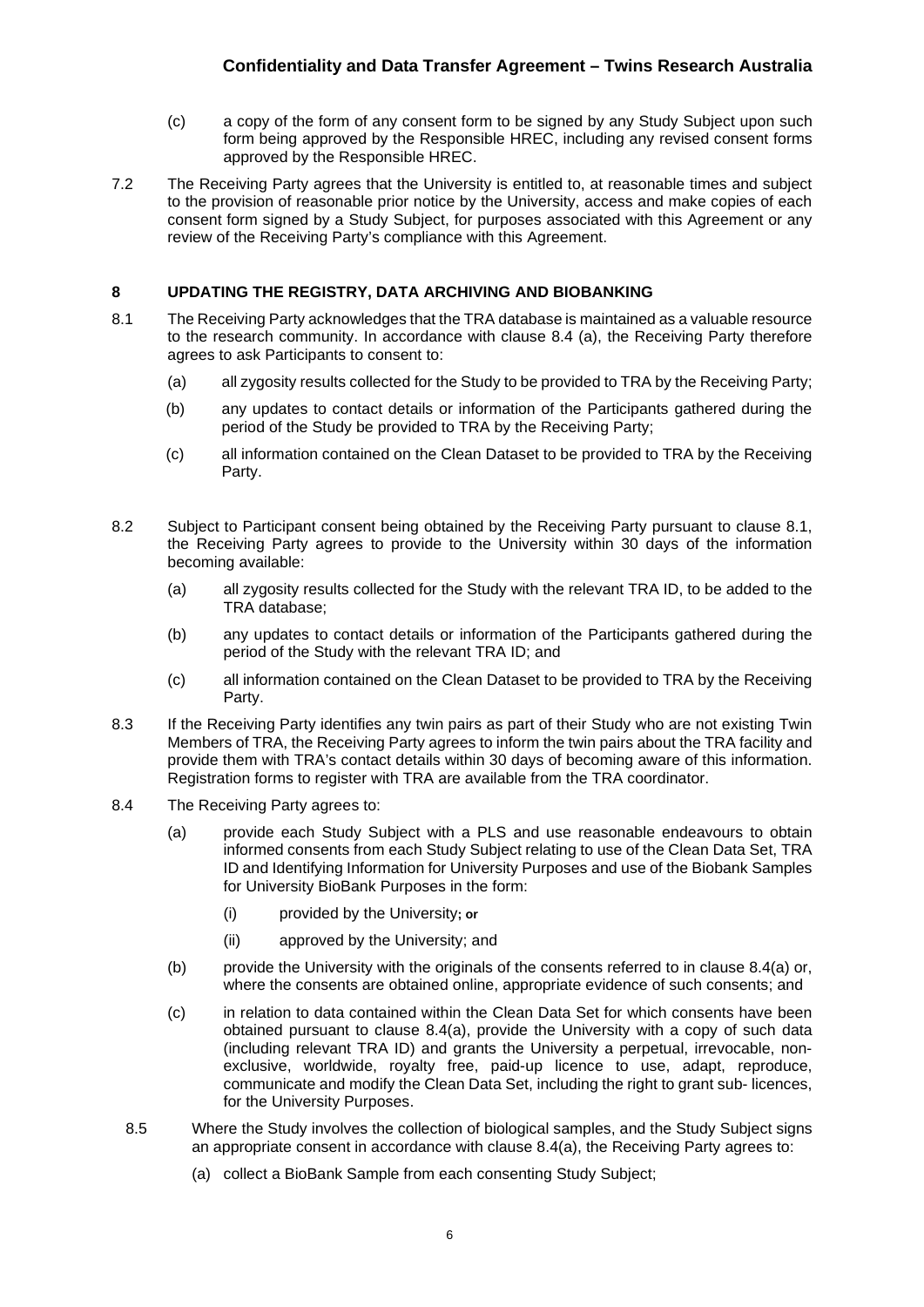- (b) store or dispatch the BioBank Sample in accordance with the Schedule;
- (c) provide the University with

information regarding:

- (i) type and quantity;
- (ii) collection method;
- (iii) processing;
- (iv) storage method;
- (v) storage location; and
- (vi) TRA ID.
- $(c)$  provide the University with the originals of the consents referred to in clause 8.4(a) or, where the consents are obtained online, appropriate evidence of such consents; and
- (d) if the Receiving Party retains custody of the BioBank Samples, not use the Bio Bank Samples for any purpose other than as directed by the University for University BioBank Purposes.

#### **9 PUBLICATIONS**

- 9.1 The Receiving Party must include a statement in a form approved by the University in all publications arising from the Study to acknowledge the use of TRA through the University.
- 9.2 The Receiving Party must advise the University of all publications arising from the Study and will provide the University with an electronic copy of any such publications within 30 days of publication.
- 9.10 The Receiving Party must advise the University of all subsequent publications arising from any sub-studies utilising the Study Data as an extension of the original TRA Application or any secondary analysis of the Study Data and will provide the University with an electronic copy of any such publications within 30 days of publication.

#### **10 WARRANTIES**

- 10.1 The Receiving Party warrants that:
	- (a) under no circumstances will it coerce or pressure the Participants to participate in the Study or to continue their participation in the Study;
	- (b) it will only communicate with the Participants in relation to the Study. Any other additional or peripheral information or communication with the Participants for any purpose not related to the Study must first be approved by the University in writing prior to such contact;
	- (c) it will not use the Study Data or results for market research or for purposes other than for health, social or medical research; and
	- (d) after the Completion Date or termination of this Agreement, it will not contact any of the Participants or use the Identifying Information for any purpose unless otherwise approved by the University.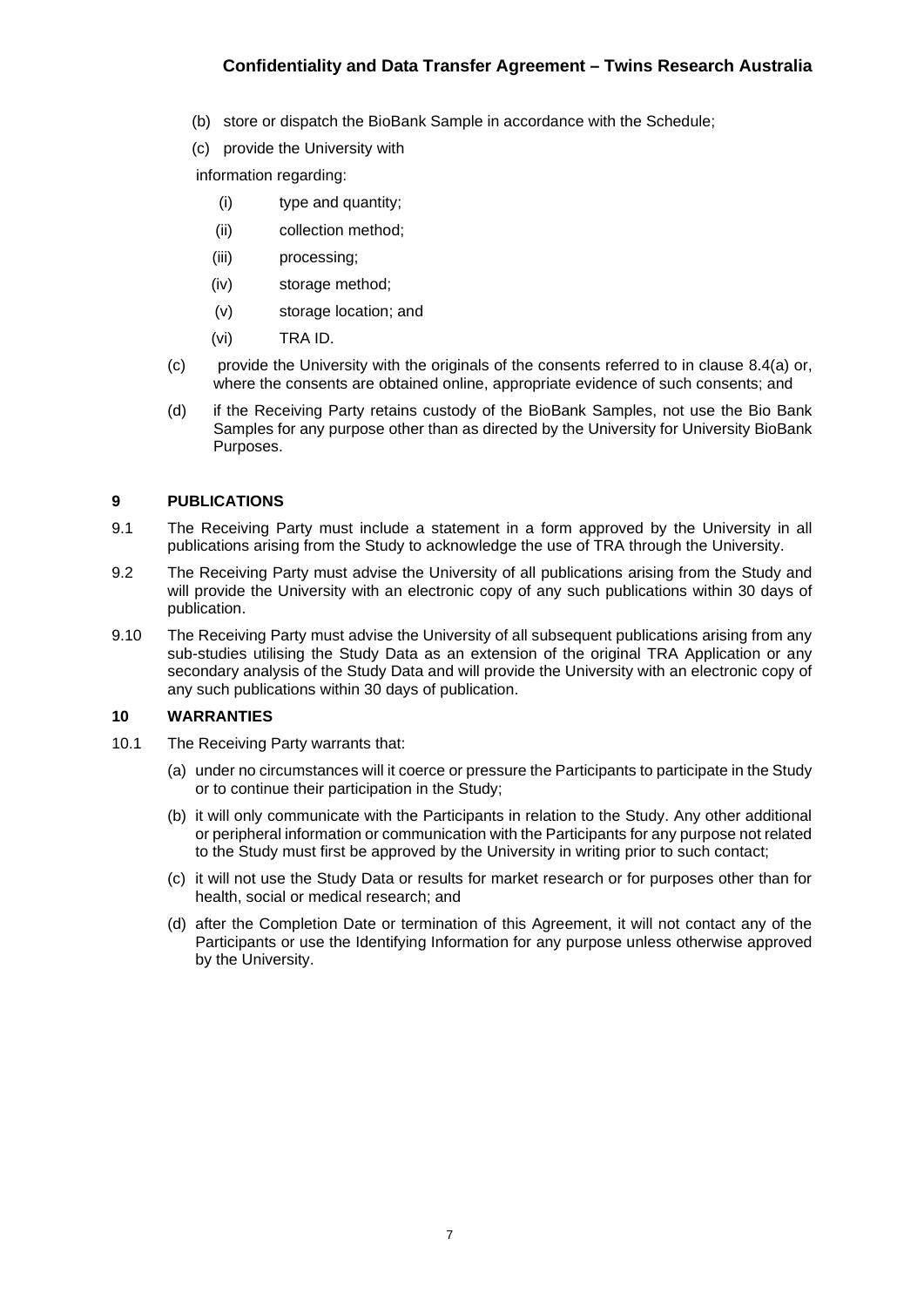- 10.2 The Receiving Party acknowledges and agrees that, to the extent permitted by law, the University excludes all warranties, express or implied, in relation to the Identifying Information, including without limitation warranties of fitness for a particular use or accuracy.
- 10.3 The Receiving Party acknowledges and agrees that Twin Members have absolute discretion to elect or decline to become Participants and as such, TRA makes no warranties, representations or guarantees that it can provide the Receiving Party with a particular number of Participants or do so within a particular timeframe. The Receiving Party acknowledges and agrees that the Fee will be payable whether or not the desired number of Participants have been recruited by TRA in the desired timeframe.

## **11 FUNDING SOURCES**

The Receiving Party undertakes to advise the University of all sources of funding for the Study.

## **12 TERMINATION & DESTRUCTION OF DATA**

- 12.1 The Receiving Party agrees that in the event that the University determines or has a reasonable belief that the Receiving Party has breached the terms of this Agreement, the University may terminate this Agreement immediately upon provision of written notice to the Receiving Party.
- 12.2 The University may terminate this Agreement upon provision of 30 days' written notice to the Receiving Party if the University determines in its sole discretion that the reputation, integrity or standing of TRA or the University may be adversely impacted by TRA's continued association with the Study.
- 12.3 Upon the earlier of the Completion Date or termination of this Agreement, the Receiving Party must:
	- (a) destroy the Identifying Information and all copies of the Identifying Information unless an exemption is granted in writing by the University. The Receiving Party must provide a certification from an authorised officer of the Receiving Party confirming that the Identifying Information has been appropriately destroyed in compliance with this Agreement unless an exemption has been granted in writing by the University under this clause; and
	- (b) comply with the obligations set out at clause 8.
- 12.4 The Receiving Party must also retain the TRA ID after termination of this Agreement if required by the University.
- 12.5 If the Researcher leaves the employ of the Receiving Party, the Receiving Party will notify the University in writing at least 14 days before the Researcher leaves. The Researcher is not permitted to take the Identifying Information with them without the prior written permission of the University. Within 14 days of the Researcher leaving, the Receiving Party agrees to destroy the Identifying Information and all derivative data sets. The Receiving Party will, if required by the University, provide a certification from an authorised officer of the Receiving Party confirming that the Identifying Information has been appropriately destroyed in compliance with this Agreement.
- 12.6 All rights and obligations of the parties under this Agreement capable of surviving termination or expiration of this Agreement will do so including, without limitation, the provisions of clause 4, 5, 6, 8, 9 and 12.

## **13 GOODS AND SERVICES TAX**

For the purposes of this clause 13, the value of supplies made by each Party under this Agreement is as follows:

(a) unless expressly stated to the contrary, the consideration to be provided for any taxable supply made by one party to the other under this Agreement has been calculated without regard to, and is exclusive of, GST;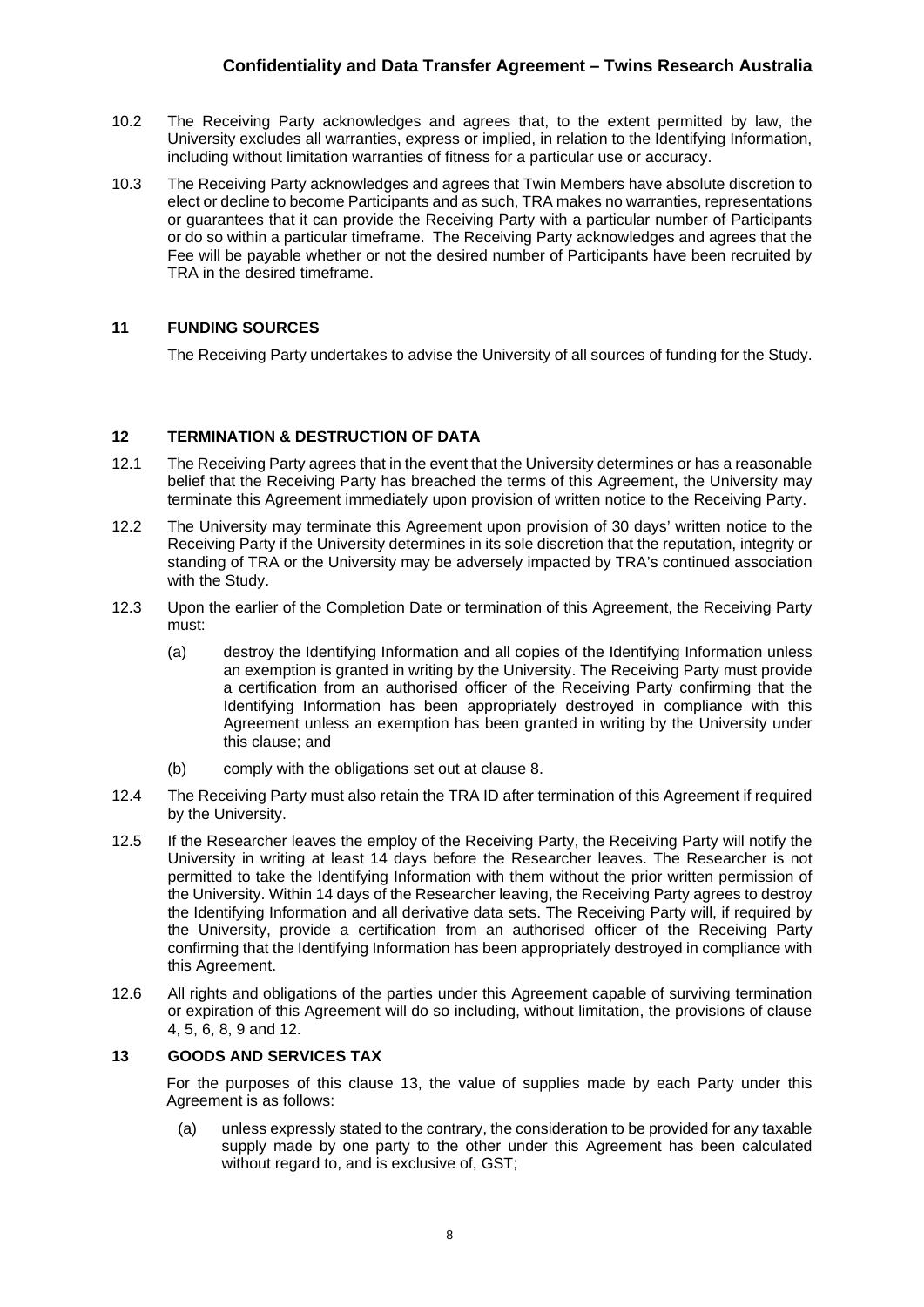- (b) the consideration referred to in paragraph (a) shall be increased by the amount of any GST;
- (c) the Party receiving any payment for a taxable supply under this Agreement shall provide to the Party making a payment for a taxable supply a tax invoice in respect of that payment; and
- (d) the Party receiving any payment under this Agreement for a taxable supply shall do all things necessary (including, without limitation, registering with any required Government authority) to enable the party making a payment for a taxable supply to claim any credits or other benefits under the relevant law relating to GST.

## **14 DISPUTE**

14.1 If the Receiving Party at any time disagrees with or has a dispute with TRA regarding the approval, processing or coordination of the Study, a dispute resolution process is available and documented at:

[http://www.twins.org.au/files/atr\\_dispute\\_resolution\\_process\\_final.pdf](http://www.twins.org.au/files/atr_dispute_resolution_process_final.pdf)

- 14.2 A Party claiming that a dispute has arisen under this Agreement ("**Dispute**") must notify the other Party giving written details of the Dispute. The Parties agree to negotiate in good faith on a commercially realistic basis to resolve the Dispute and will refer resolution of the Dispute to officers within each Party who are authorised to hear the Dispute before commencing any legal proceedings in relation to the Dispute.
- 14.3 Any Dispute which cannot be settled between the Parties within a reasonable time must be referred for determination by a person appointed for that purpose by the Parties and failing Agreement, appointed by the President of the Institute of Arbitrators and Mediators Australia (Victorian Division). Any determination made under the above clause is binding on the Parties and the *Commercial Arbitration Act 1984 (Vic)* applies to the determination except to the extent otherwise agreed by the Parties. Nothing in this clause 14.3 will prevent a Party from seeking interlocutory relief.

## **15 GENERAL**

- 15.1 **Proprietary Rights.** The Receiving Party obtains no proprietary rights of any kind to any Confidential Information as a result of a disclosure to it under this Agreement.
- 15.2 **Method of Disclosure.** The obligations in this Agreement apply irrespective of the method of disclosure whether in writing, in computer software, orally, by demonstration, description, inspection or otherwise.
- 15.3 **Relief.** The Receiving Party acknowledges and agrees that monetary damages would be an insufficient remedy for breach of this Agreement and that, in addition to any other remedy available, the University is entitled to injunctive relief to prevent a breach of this Agreement and to compel specific performance of this Agreement.
- 15.4 **Waiver.** A Party's failure to exercise or delay in exercising a right or power does not operate as a waiver of that right or power and does not preclude the future exercise of that right or power.
- 15.5 **Severance.** Any illegal or invalid provision of this Agreement will be severable and all other provisions will remain in full force and effect.
- 15.6 **Relationship of the Parties.** The Parties are independent contracting parties, and nothing in this Agreement shall make either Party the agent, partner or legal representative of the other Party for any purpose whatsoever, nor does it grant either Party any authority to assume or to create any obligation on behalf of or in the name of the other Party.
- 15.7 **Assignment.** A Party will not assign or transfer all or any of its rights or obligations under this Agreement without the prior written consent of the other Party.
- 15.8 **Amendment.** This Agreement may only be amended in writing signed by the Parties.
- 15.9 **Burden of Proof.** The burden of showing that any Confidential Information is not subject to the obligations of confidentiality in this Agreement will rest on the Receiving Party.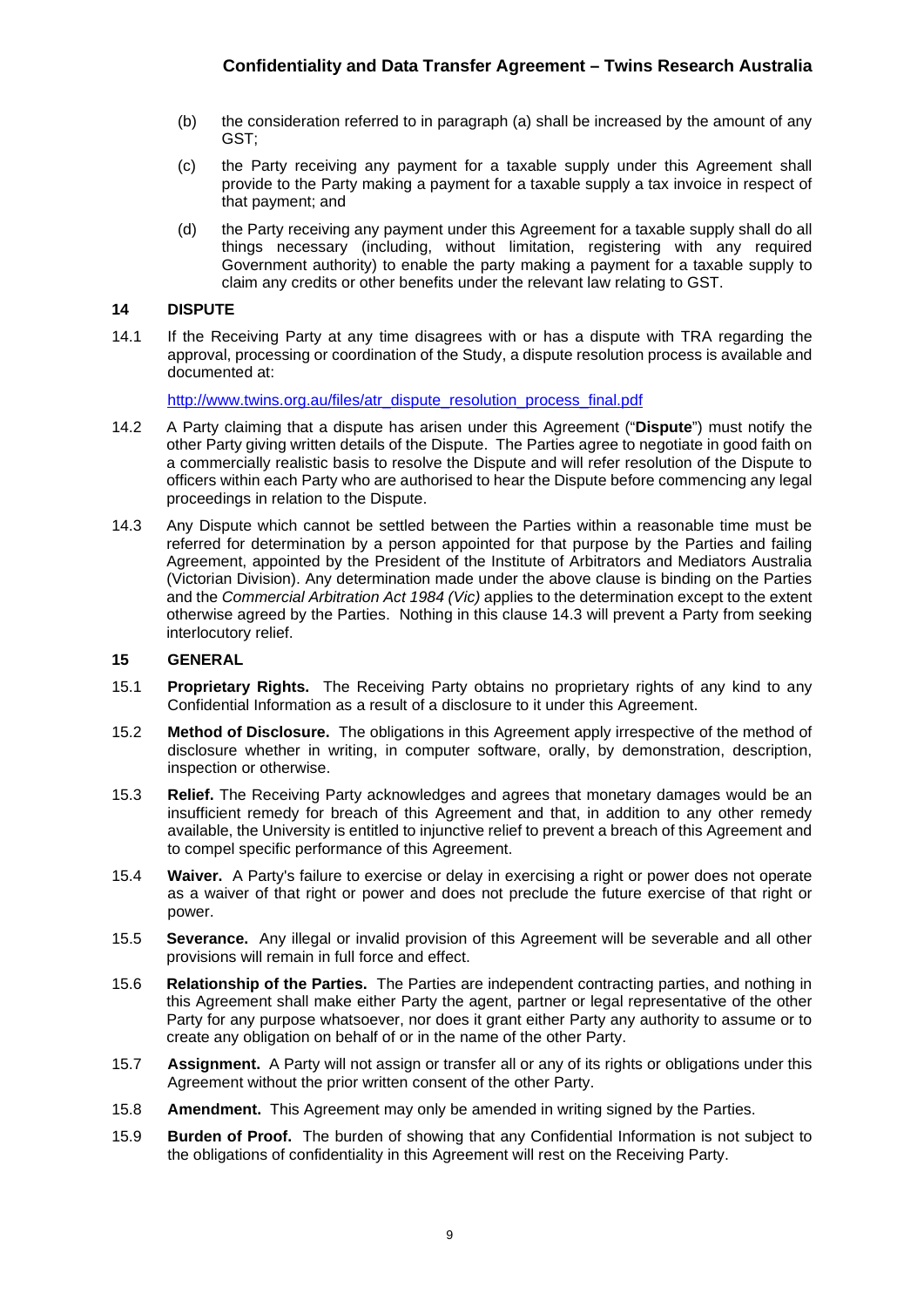- 15.10 **Governing Law.** This Agreement is governed by the laws of the State of Victoria, Australia. The Parties submit to the exclusive jurisdiction of the courts of the State of Victoria and any courts which may hear appeals from those courts.
- 15.11 **Entire agreement.** This Agreement contains the whole of the agreement between the Parties regarding their mutual obligations of confidentiality.

| <b>EXECUTED</b> as an Agreement as follows:                                                     |  |                                              |  |  |
|-------------------------------------------------------------------------------------------------|--|----------------------------------------------|--|--|
| <b>SIGNED</b> for and on behalf of <b>THE</b><br>UNIVERSITY OF MELBOURNE<br>in the presence of: |  | Signature of authorised person               |  |  |
| <b>Signature of Witness</b>                                                                     |  | Office held                                  |  |  |
| Name of Witness<br>(block letters)                                                              |  | Name of authorised person<br>(block letters) |  |  |
|                                                                                                 |  |                                              |  |  |
| <b>SIGNED</b> for and on behalf of <b>RECEIVING</b><br><b>PARTY</b><br>in the presence of:      |  | Signature of authorised person               |  |  |
| <b>Signature of Witness</b>                                                                     |  | Office held                                  |  |  |
| Name of Witness<br>(block letters)                                                              |  | Name of authorised person<br>(block letters) |  |  |

[The **last party** to sign this Agreement must complete the date field on the first page]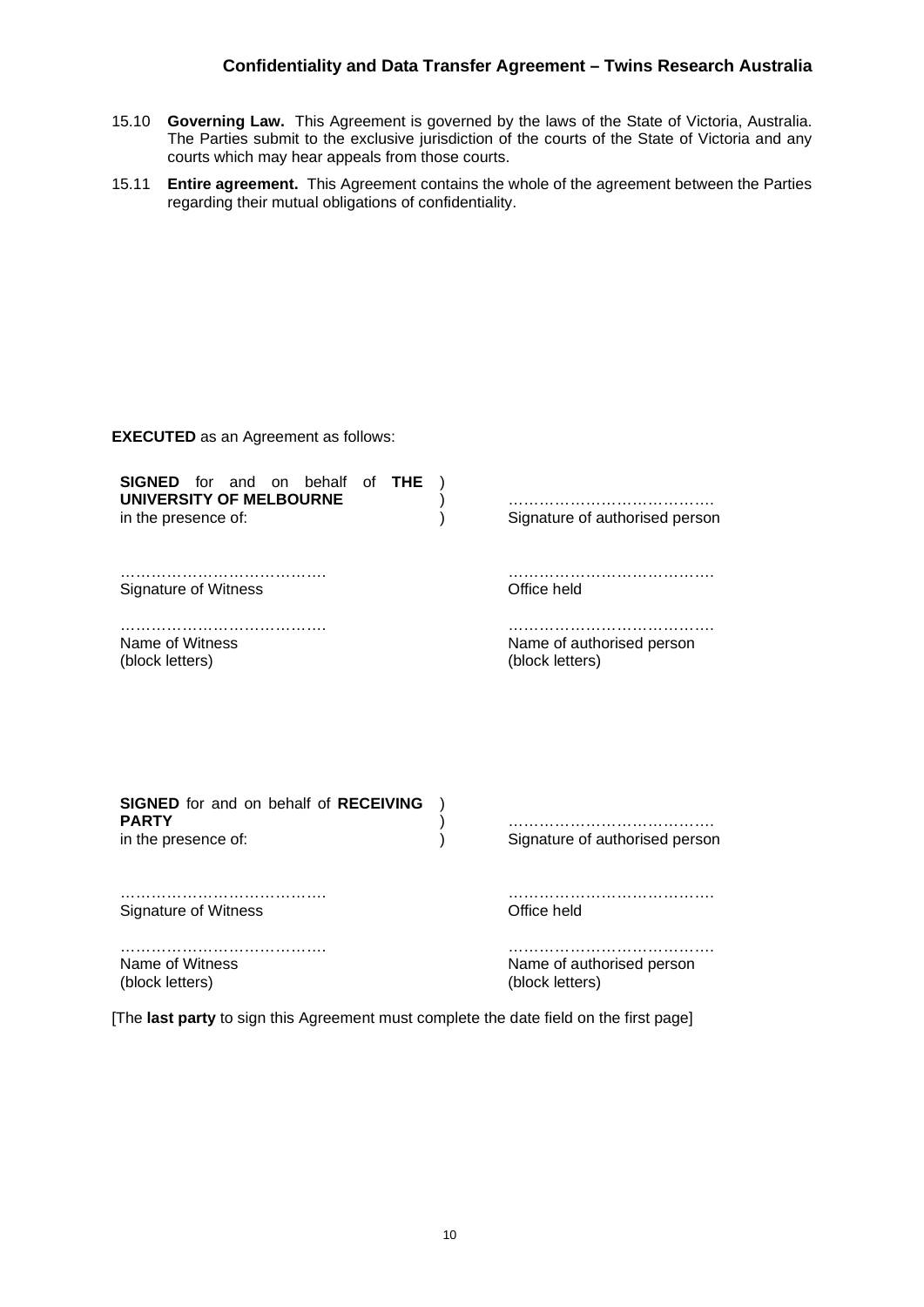## **SCHEDULE**

| <b>ITEM 1:</b>         | <b>THE PARTIES</b>               |                                         |  |
|------------------------|----------------------------------|-----------------------------------------|--|
| <b>The University</b>  | <b>Legal Name:</b>               | The University of Melbourne             |  |
|                        |                                  |                                         |  |
|                        | <b>Address:</b>                  | Attention: Executive Director, Research |  |
|                        |                                  | The University of Melbourne             |  |
|                        |                                  | <b>VIC 3010</b>                         |  |
|                        | Fax No:                          | +61 3 9347 9326                         |  |
|                        | ABN:                             | 84 002 705 224                          |  |
|                        |                                  |                                         |  |
|                        |                                  |                                         |  |
| <b>Receiving Party</b> | Legal Name: [Please<br>complete] |                                         |  |
|                        | <b>Address:</b>                  |                                         |  |
|                        |                                  |                                         |  |
|                        | Phone:                           |                                         |  |
|                        | Fax No:                          |                                         |  |
|                        | ABN:                             |                                         |  |
| <b>ITEM 2:</b>         |                                  |                                         |  |
| <b>Researcher</b>      | Name: [Please complete]          |                                         |  |
| <b>Information</b>     | Institution/ Organisation:       |                                         |  |
|                        | Address:                         |                                         |  |
|                        | Telephone:                       |                                         |  |
|                        | Fax No:                          |                                         |  |
|                        | Email:                           |                                         |  |
|                        |                                  |                                         |  |
| ITEM <sub>3</sub>      |                                  |                                         |  |
|                        |                                  |                                         |  |
| <b>Completion Date</b> |                                  |                                         |  |

[*Please complete relevant date*]

## **ITEM 4**

**Details of Identifying Information**

[*Please complete*]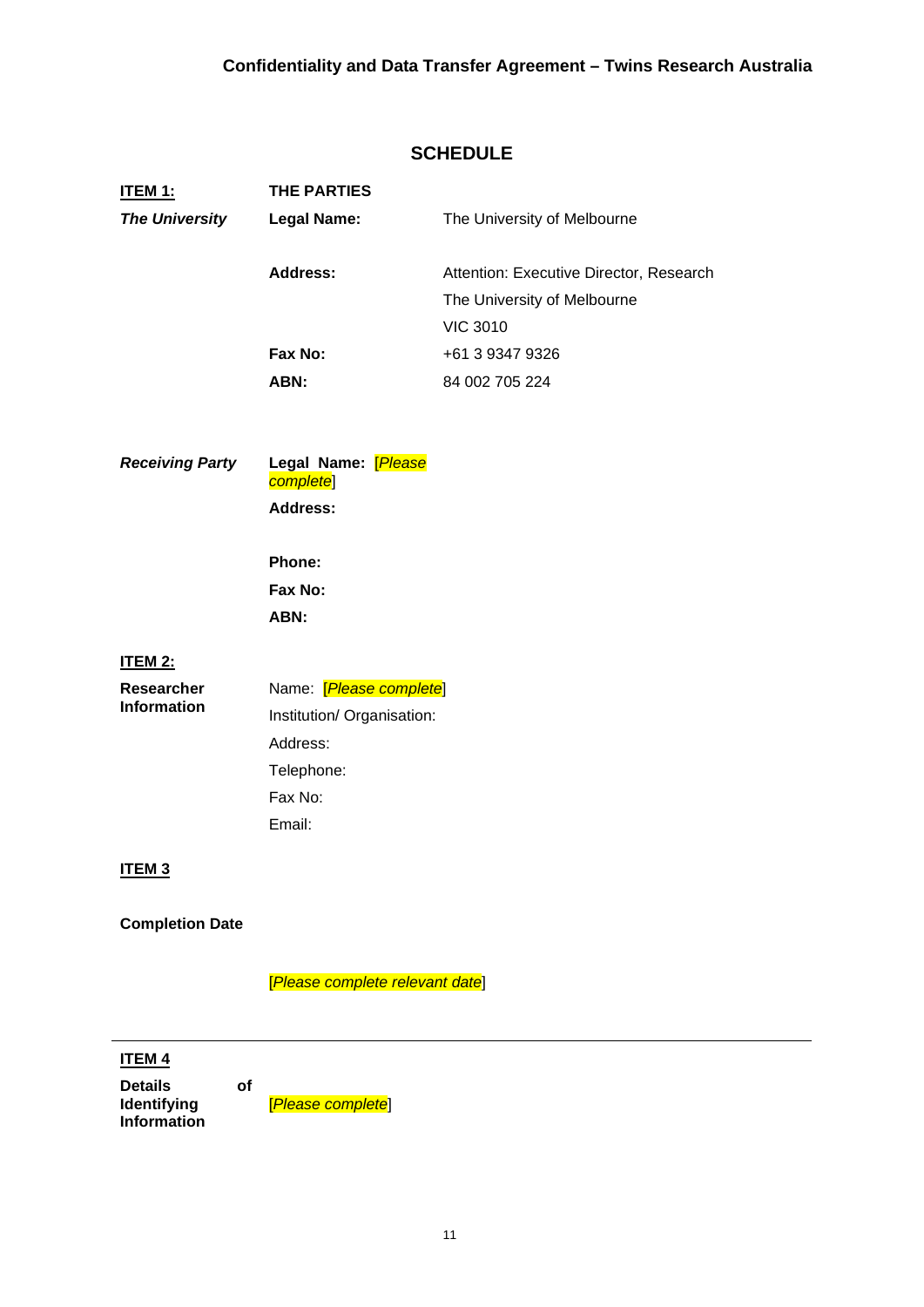## **ITEM 5**

**Study**

[*Please provide a brief description of the Study, including all sources of funding for the Study e.g. NHMRC grant ID# and title*]

**ITEM 6 Responsible HREC** [*Please insert description of the responsible human research and ethics committee, which must be an NHMRC-recognised committee]* 

## **ITEM 7**

**Estimate Fee (indicative estimate)**

[*Please complete*]

## **ITEM 8**

**Storage/Despatch of BioBank samples**